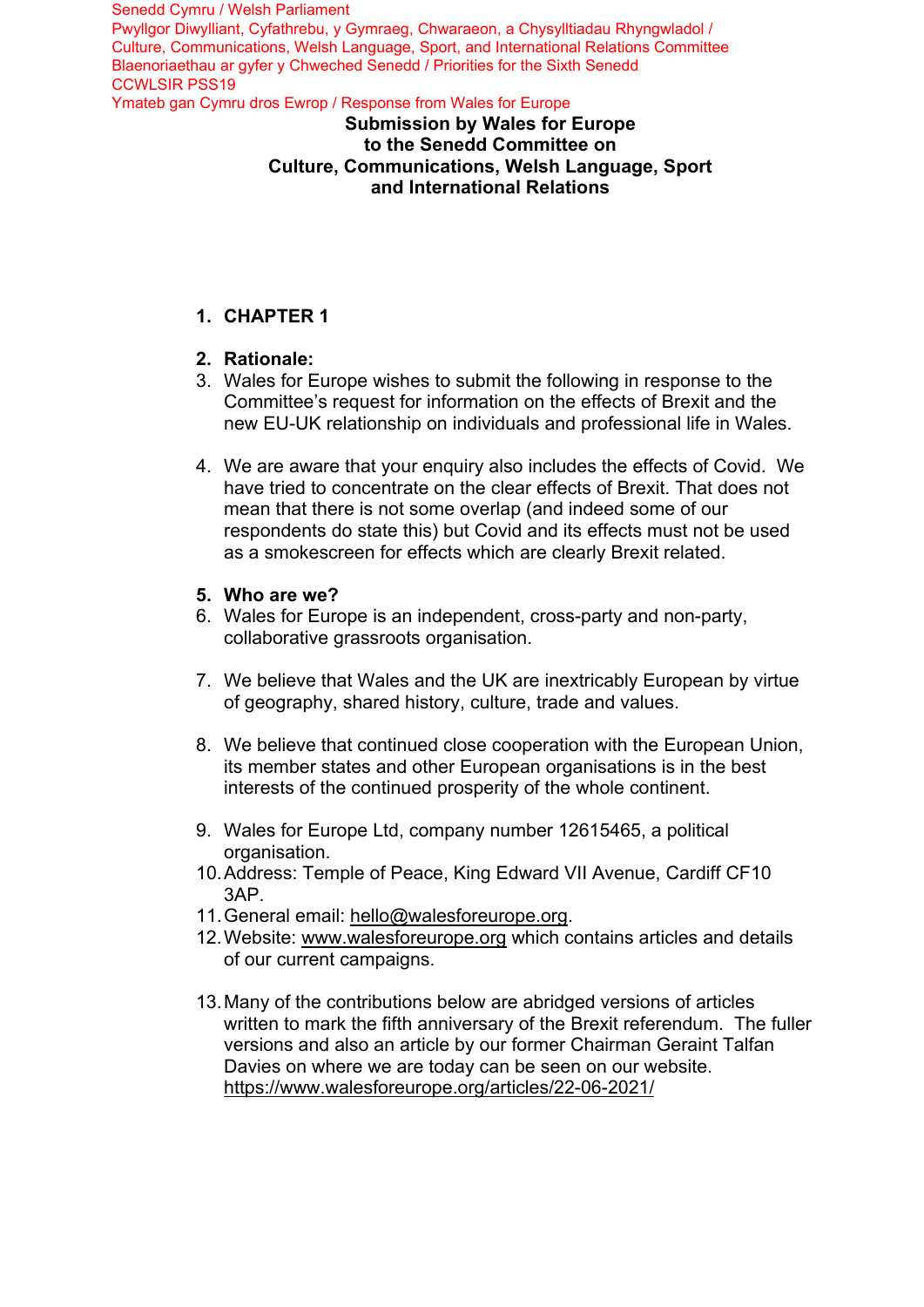### **15. CHAPTER 2**

- **16. The effect of Brexit on EU and British citizens' lives and rights including loss of Freedom of Movement.**
	- **A) The effect on EU citizens living in Wales.**
- *17. Wiard Sterk is a representative of the3million, a trustee of Settled and a Director of Wales for Europe. He is a Dutch citizen. For the series five years on- Voices from Wales he wrote:*
- 18. "Brexit made EU citizens in the UK 'immigrants' but Wales is still my home. The outcome of the 2016 referendum was a crude awakening for EU citizens in the UK, in particular those settled here for decades. The sudden realisation of how much we had taken for granted came as a shock. If that wasn't enough, language used subsequently by leading politicians to describe EU citizens in the UK, including by the PM ('queue jumpers', 'citizens of nowhere'), and the abandonment of the promise to automatically ringfence the rights of EU citizens resident here, was a further blow.
- 19.We had presumed to be fully part of UK society, unalienable, and that the country we had chosen to be our home would not renege on international treaties and alliances. We were reminded again that we were immigrants, whose rights could be revoked if this was politically expedient.
- 20.The UK had previously been a strong promoter of the free market, which brought along free movement of labour. As labour is enacted by people, this meant free movement of people and we were foremost citizens of one EU nation with a home in another, not immigrants.
- 21.Our homes were paid for by jobs and housed families. Jobs meant paying taxes, NI contributions and rates. We were net contributors in other words. All we lacked was voting rights for Westminster elections and UK wide referendums, including the EU membership referendum, but in any other aspect we could have been UK citizens as well."
- *22. Husband and wife Renate Jahn and Jo Desch, Tregarth, who are German citizens have lived in Wales for many years. Their contribution over decades has been to education in Wales at secondary and university level as both teachers/lecturers and examiners. Renate Jahn writes:*
- 23. "We obviously had to apply for settled status which made us aware that, to some extent, we are second class citizens now. The application which we carried out via the EU exit app went without problems. I received confirmation of my settled status within two days, Jo had to wait for a fortnight, even though he had spent much longer here than I did. We expected to be asked for our status for NHS treatment, but they obviously have a data base they can refer to. The public body in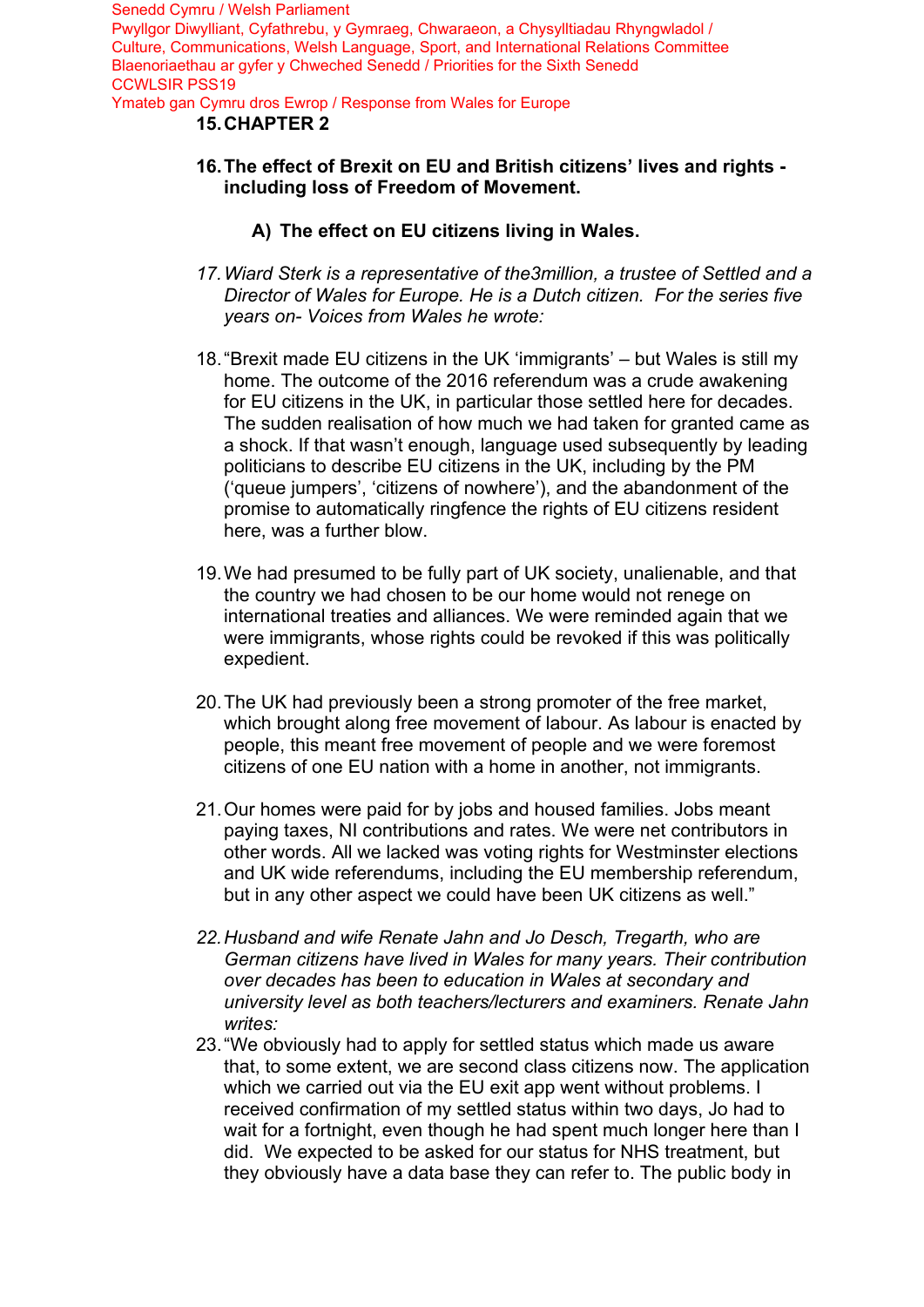Senedd Cymru / Welsh Parliament

Pwyllgor Diwylliant, Cyfathrebu, y Gymraeg, Chwaraeon, a Chysylltiadau Rhyngwladol / Culture, Communications, Welsh Language, Sport, and International Relations Committee Blaenoriaethau ar gyfer y Chweched Senedd / Priorities for the Sixth Senedd CCWLSIR PSS19

Ymateb gan Cymru dros Ewrop / Response from Wales for Europe

Wales for whom I do contracted work has not asked for proof of my settled status either."

- *24. Wales for Europe notes: We are concerned that there is no paper document to prove settled status and online confirmation might fail leading to discrimination against citizens with Settled Status, e.g. in obtaining employment or housing..*
- *25. Padraig J. O'Brien an Irish Labour party member from Merthyr Tydfil writes.*
- 26. "I contemplated applying for a British passport in 2015. By June 23rd 2016, I was not so sure. Almost every truism about Britain turned on its head. A campaign of outlandish claims about foreigners (some of whom were not even EU nationals to begin), a willingness to blame the EU and Europeans for poor public health conditions, stretched public resources, crime. Being Irish, I was spared any abuse. Not so lucky was a Portuguese PA I occasionally worked with, who was asked on the morning of the 24th June 2016 when she was 'going home'. Why was that? The answer can only be deep-seated racism. Discovering that the opposition could not make up its mind, that the trade union movement was divided on whether to defend this right- wing stunt or wave it through, did not help. The whole experience is deeply unsettling and leaves me wonder what sort of a society I am living in."
- *27. Carmen Dietz is originally from Germany and with her Welsh husband Gareth Wyn Thomas trade under the name CMD Consultants, Language and Intercultural Training, Swansea, Wales. She writes:*
- 28. "We used to organise and deliver Europe-funded training courses under the Comenius programme (now Erasmus +) for staff in education. Our participants came from Germany, Spain, Finland, France, Latvia, Lithuania, Denmark, Poland. The language of instruction was English - one of their motives for coming was to improve their English skills. We can no longer deliver our training because of Brexit.
- 29. My Settled Status application took three weeks to decide although I have been living here for 30 years now and have had a National Insurance number from the start. I have now been granted British Citizenship - but that application took almost 7 months."
- *30. Wales for Europe notes: There is a particular problem for British citizens living in the EU and who have an EU wife or partner (and vice versa). They and their partner have to return to the UK (or EU country if currently in the UK) before the end of March 2022 or their partner's settled status application in that country will not be guaranteed.*
- **31. B) The effect on British citizens' rights**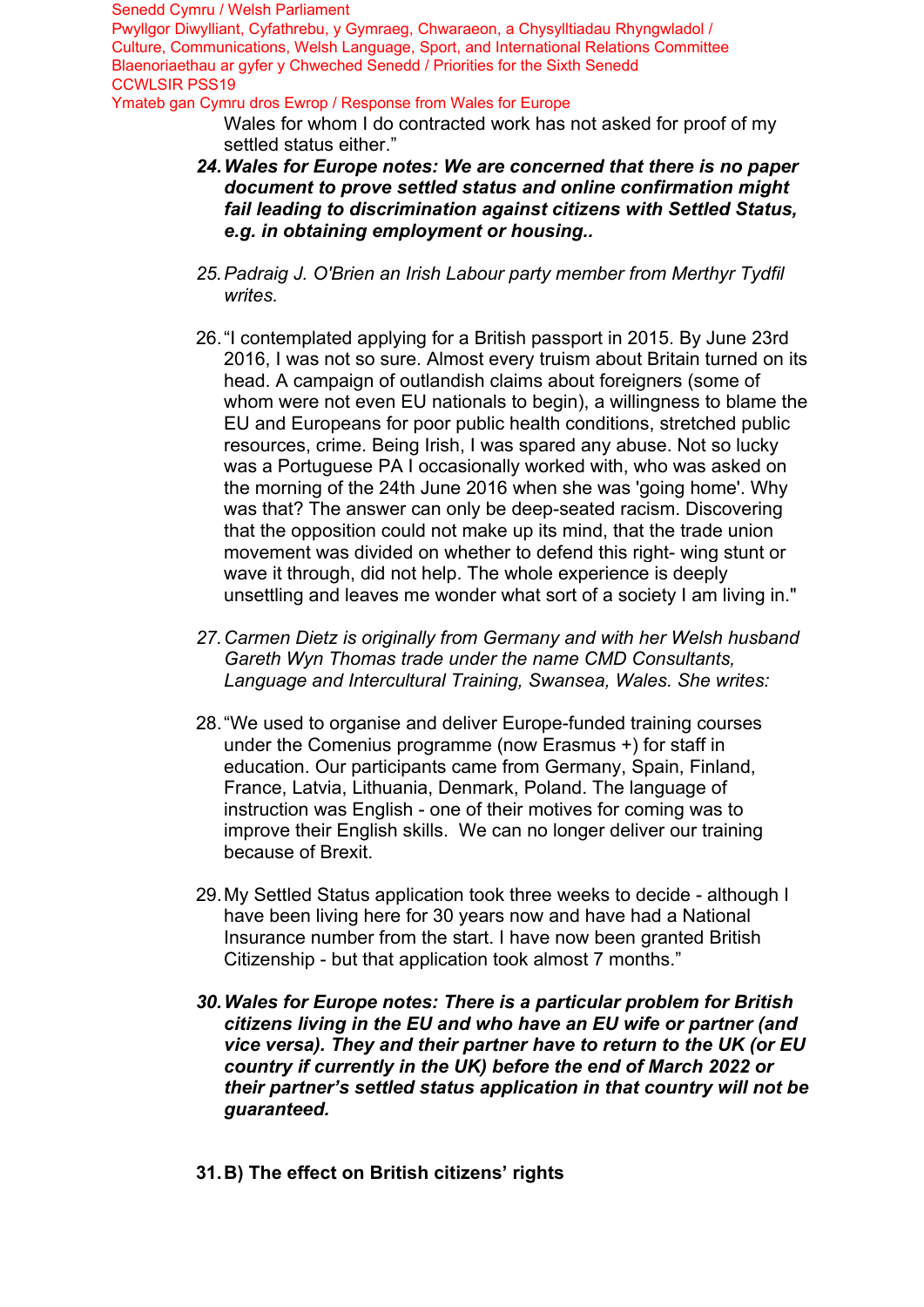## *i) Barbara Clark writes*

- 32. "I was an active member of Swansea for Europe but last year, in the wake of the last general election and final exit from the EU, I made the difficult decision to move to France in order to retain my EU involvement and rights. I am now registered in France under the Withdrawal Agreement Transition arrangements and will eventually seek French citizenship in order to regain my EU citizenship that was taken away from me. I feel so sad for those who cannot do this.
- 33. I appreciate all that the Welsh Government is trying to do to retain good links with the EU including Erasmus-style study arrangements. The ability to spend 6 months to a year in various EU countries learning languages etc. was a significant reason for my exit from the UK."
- *34. ii) Mandi Abrahams from Anglesey writes:*
- 35. "The main feeling that I have is of a total disconnect, a sense of being cut off, and of being sucked into the dominant land mass of England. The Internal Market Act clearly signals this. The explanatory paper on the impacts of Brexit did not even mention Holyhead Port which has been adversely affected by Brexit and the proposed Freeport will not make up for this.
- 36.One other thing. In support of our small nation, I buy as much local or Welsh produce as possible. I would dearly love to see a "Made in Wales" logo to reinforce our food sector, to English visitors, for exporters and for residents of Wales too."
- *37. iii) The Rev Jim Clarke, Llanfairpwllgwyngyll writes:*
- 38. "Brexit means I have lost important rights as a citizen of the European Union. As I am retired and have family commitments, I am unlikely to take the opportunity to work and retire and to live permanently in an EU member country. However, I have secured these rights for myself by applying to become an Irish citizen. This is possible because my grandparents came from Co. Wicklow. This step is not possible for many Welsh people. Unfortunately, citizenship is not transferable to my children (now adults) who would be more likely to take up these rights. The loss of the privileges of European citizenship is a great loss to us and to the generations that follow us."

### 39.**C) Loss of Freedom of Movement and its effect on the creative industries**.

*i) Catherine Linstrum, a well-known writer and film director who lives in Wales notes:*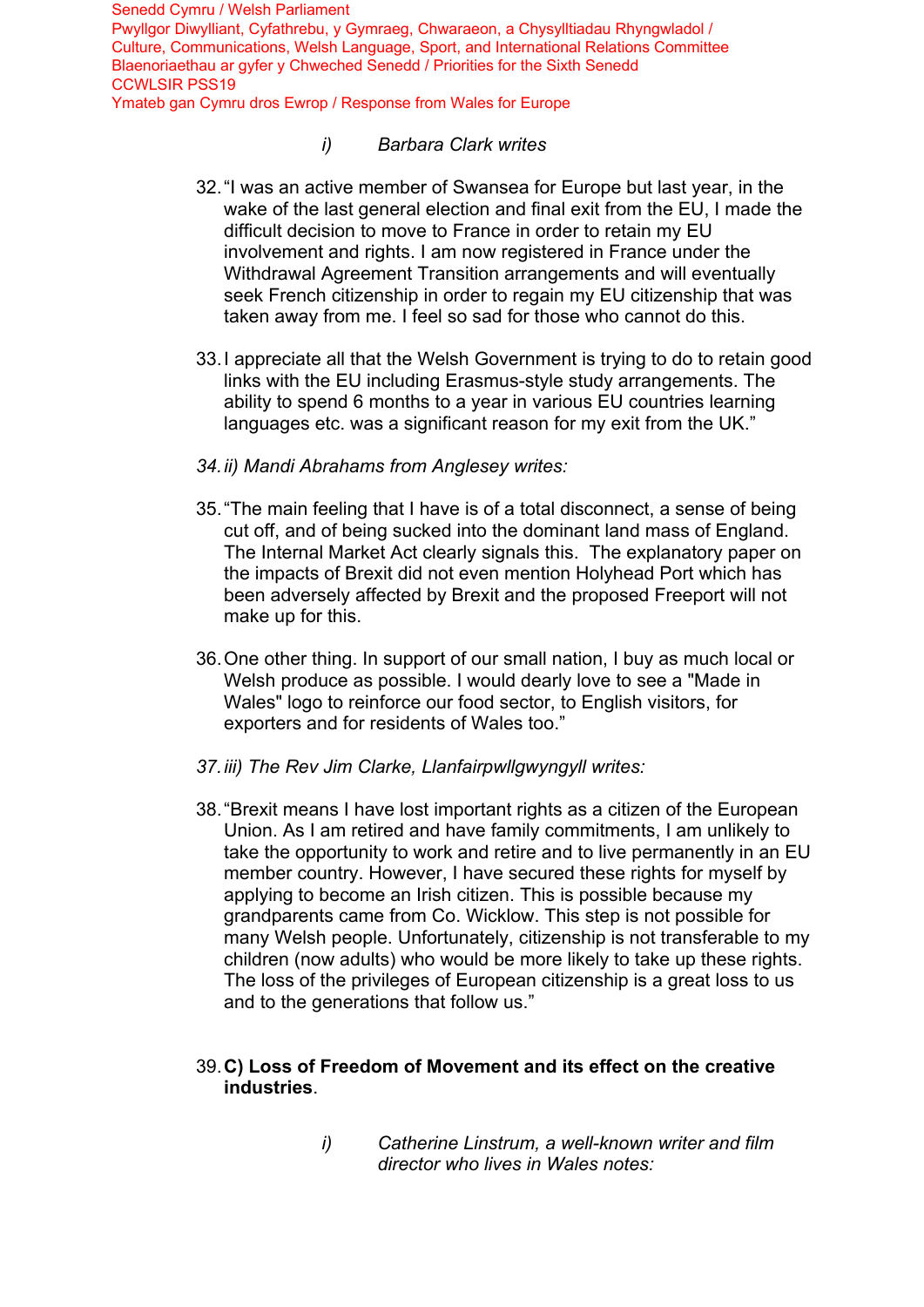Pwyllgor Diwylliant, Cyfathrebu, y Gymraeg, Chwaraeon, a Chysylltiadau Rhyngwladol / Culture, Communications, Welsh Language, Sport, and International Relations Committee Blaenoriaethau ar gyfer y Chweched Senedd / Priorities for the Sixth Senedd CCWLSIR PSS19

Ymateb gan Cymru dros Ewrop / Response from Wales for Europe

- 40. "Brexit has negatively impacted on my work in the creative industries, with added costs and bureaucracy to make collaboration with/travel to EU countries no longer cost effective.
- 41.

I have become increasingly convinced that an independent Wales joining the EU is the only way to put us all back in the same footing as the rest of Europe and in effect to restore what we lost after the 2016 referendum."

- *42. ii) On behalf of The Lighthouse Theatre Ltd, Swansea, Sonia Beck writes:*
- 43. "Lighthouse Theatre are based in Swansea but tour nationally and internationally. Brexit immediately prevents us from collaborating with European arts organisations or taking our work to Europe if any fees or remuneration are involved. It also prevents us from engaging practitioners or associate artists based in Europe and working with them in Wales.
- 44. The directors of Lighthouse Theatre work on a freelance basis as tour directors in the European travel market. Brexit has terminated our right to work in Europe including with educational travel groups, so cutting off a large section of our yearly income, with which we partially fund our arts business.
- 45.We are currently considering a partial relocation to Ireland as the only future for our industries, which could be a big loss to ourselves, and we think, to our loyal audiences in Wales."

### **46. D) Restriction on employment opportunities because of loss of freedom of movement**

- *i) Paul Grawe writes:*
- 47. "I personally feel the effects of Brexit on a daily basis.
- 48. I am a fairly recently qualified teacher of English as a second language. As a EU citizen I could apply for work in any member country with the minimum of red tape and paperwork and no limitations on further employment beyond the current contract.
- 49. Now it is necessary to pay for and apply for visas, complete timeconsuming paperwork and be subject to limitations as to the work you accept and the time you can remain in the country. This has created insecurity and instability and made it extremely difficult to arrange work compared to EU membership.
- 50. I ask the Senedd to consider the barriers to exchange and employment between Wales and the EU created by Brexit. I would like the Senedd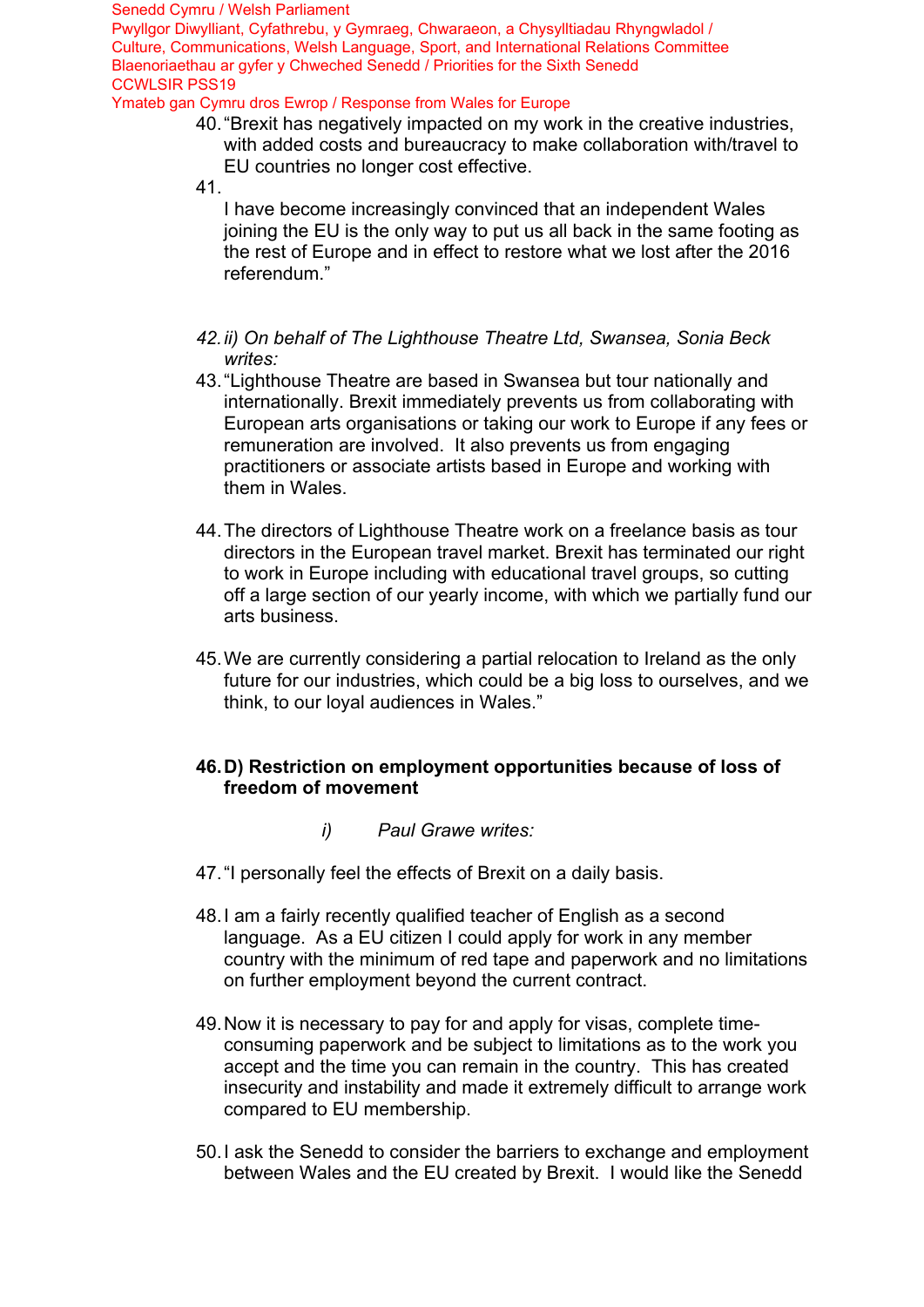to work with the EU to reduce the barriers to a minimum and create an environment in which security of employment, stable residency and opportunity for exchange can flourish. This could be through reciprocal employment/work visa agreements and recognition and promotion of the value of cultural and language exchange."

*51.Wales for Europe notes: Recent advertisements from agencies who employ teachers of English as a second or foreign language abroad are now beginning to specify that applicants must have EU citizenship.*

#### **52.E) Problems arising from the end of Comenius+ and similar schemes' arrangements with the EU.**

- 53.Senedd members will be well aware of the restrictions in employment opportunities caused by the loss of European projects and Comenius programmes. Angharad Shaw of Aberystwyth University and Gareth Roberts, a former modern languages adviser, have written about the benefits of European projects and exchanges in articles in the series "Five years on - Voices from Wales".
	- *i) Gareth Roberts also writes:*
- 54."Travel and work restrictions caused by Brexit are already limiting the period that Modern Languages students can spend abroad. The traditional "Year abroad" (in reality 8-9 months plus an opportunity to travel) is no longer possible because of the 90-day rule and visa requirements for working permits (particularly slow for Spain at the moment).
- 55.Reviving, funding and arranging the necessary permissions would be a useful adjunct to any Comenius+ substitute scheme in Wales."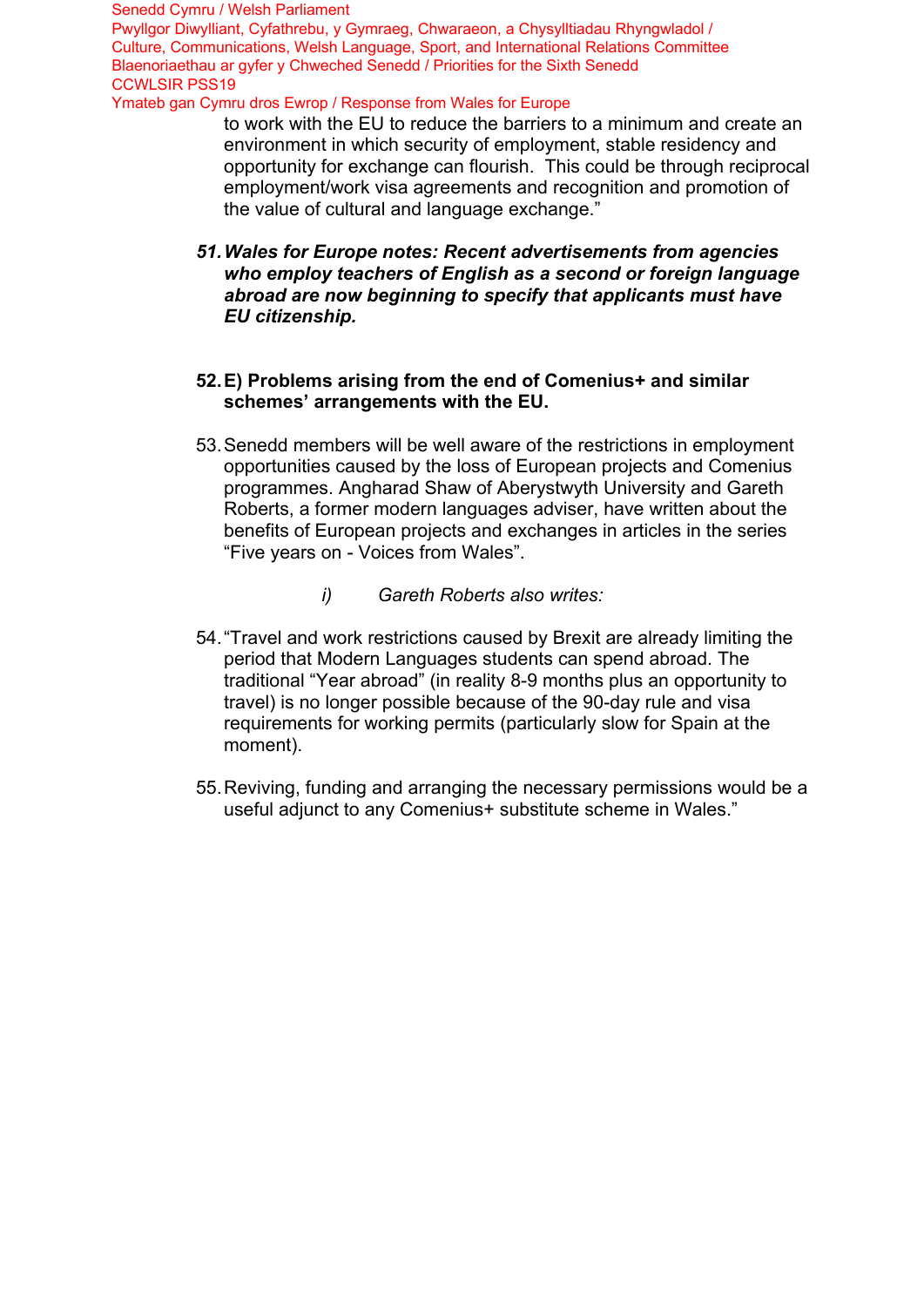#### **57. CHAPTER 3**

- **58. "Supply Chain problems" / Restrictions on the movement of Goods**
- 59. We now concentrate on problems that arise from the fact that UK is no longer in "the single market" - problems which are currently called "supply chain problems" in the media.
	- *i) Sally Stephenson of 'The Pencil Case' shop in Cowbridge is explicit and advises her customers that her supply chain difficulties are due to Brexit. Her website and notices state:*
- 60. "Like many retailers, we have been hit by Brexit-related supply chain issues. We are currently out of stock of ….and are expecting them to arrive by  $\ldots$ ...
- *61.For the series 'Five years on Voices from Wales' she wrote:*
- 62. "Thanks to Brexit, it is now much more difficult and more expensive for UK businesses, large and small, to trade with the biggest market on the planet. I sell stationery and local school uniforms. A large part of my range is imported from Europe – Romania, France, Germany, Italy and, of course, I buy plenty of products from UK businesses. Customers will inevitably have to pay more in the shops. It is just being disguised at the moment by the Covid pandemic.
- 63.Now the UK has finally left the EU, businesses are facing another wave of unwelcome cost and complexity. The inevitable – and utterly predictable – consequence of the UK choosing to leave the Single Market and Customs Union is that we now have to deal with customs charges and a mountain of red tape. It is now so expensive and complicated to sell to or buy from Europe that many UK businesses have decided not to bother anymore."
	- *A) iii) Mark Rosental, director of an auto repair and MOT garage on Ynys Mon, writes:*
- 64. "As one of the directors of Star Autocare Ltd, an auto repair and MOT garage here on Ynys Mon, we have had significant problems following leaving the EU. These are especially noticeable in the logistics, supply chain and increased costs for spare parts in the motor industry. As a business dealing with many older vehicles due to the low GDP in our area and the acidic nature of this island surrounded by seas and high winds, we are constantly having long delays in getting parts from Europe and America. With these delays we have vehicles stripped down and immobile waiting for these replacements. Our typical lead time on parts has been between 2 to 10 days and this means a significant reduction in efficiency of the business."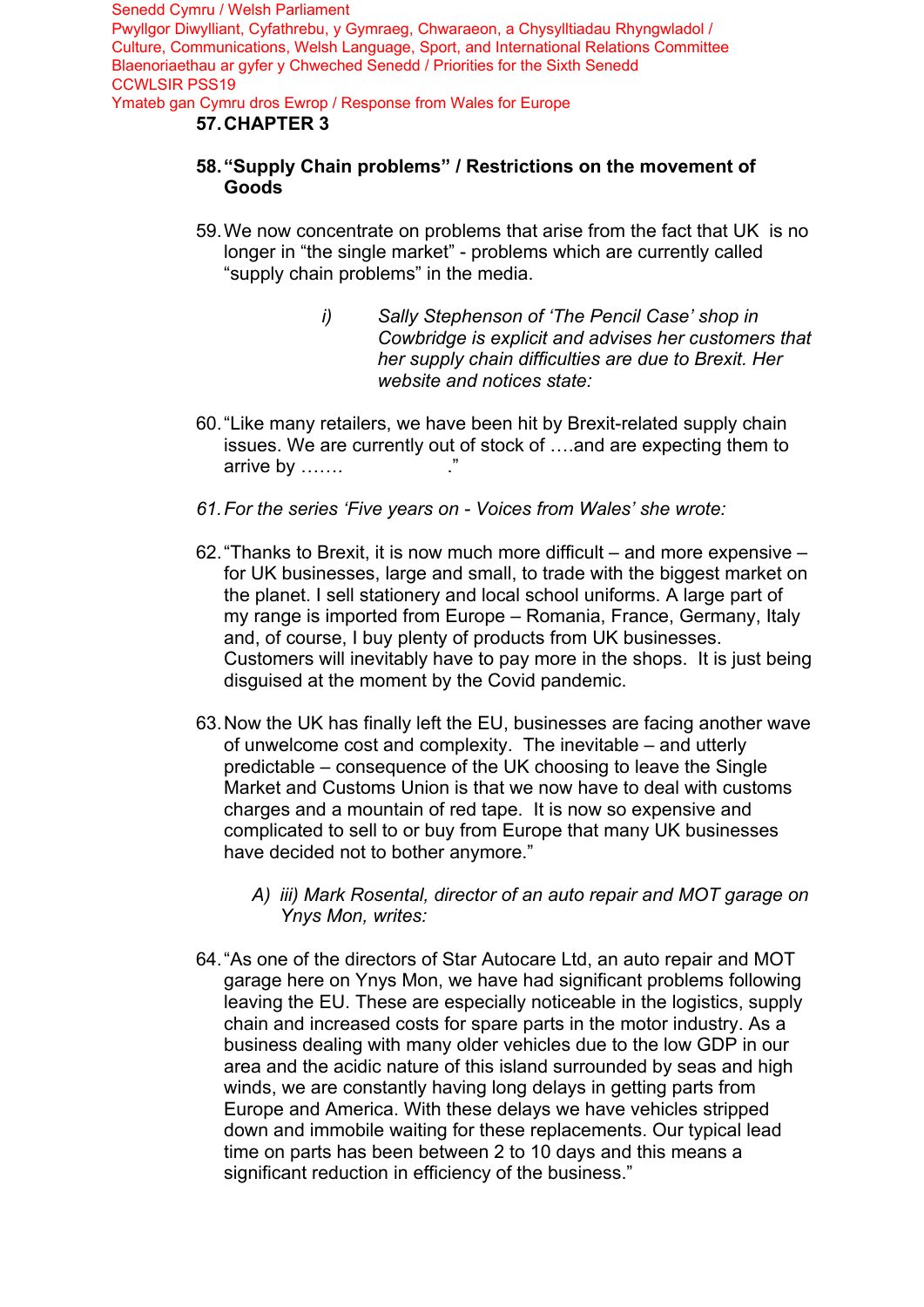- *A) iv) Stephen Boyd from Llanrhaeadr-ym-Mochnant runs a small online business (model shop). He writes:*
- 65. "I used to sell worldwide but now restrict most sales to UK only. This is partly Covid related (too many parcels were going missing) but also due to the extra hassle and red tape exporting to the EU and the new EU VAT regulations.
- 66. A tracked package to Germany took 2 weeks to leave the UK and 3 weeks to get to my customer. Some post office staff don't seem to understand the new requirements.
- 67. As for imports from the EU a supplier in the Netherlands will no longer ship to the UK.
- 68. A German supplier advised us in January that they had stopped shipping to the UK due to the extra paperwork. They have just changed that policy, but shipping charges are now much higher. Generally shipping costs for imports from Germany have doubled. Customs charges have complicated the issue.
- 69. The mass of red tape now required to return damages goods means this is no longer practical.
- 70. Some goods are now prohibited (such as spray paints), others require safety certificates / data sheets whereas there was no problem importing these before 1/1/21."
	- *A) v) Bleddyn Wynn-Jones of Crûg Farm Plants, Caernarfon, and an Honorary Fellow of Bangor University for services to botany, writes:*
- 71. "We are a horticultural enterprise that diversified out of agriculture over 30 years ago. This has been very successful in fulfilling the then governmental advice, of aiming businesses at e-commerce and export.
- 72. While the benefits of our business may not have been entirely reflected by our own balance sheets, it has been to the beneficial trade brought into our area. We were able to attract a sizeable quantity of high spending foreign visitors to stay in the area both to purchase our unique collection of plants, as well as visiting our gardens and to observe how to grow the new introductions we were bringing into cultivation. That, as well as utilising local transport to export our produce.
- 73. We have also lost the ability to promote our produce in the EU, as we were regularly invited to events in many of the EU countries and hosted at their expense. This alone would have dented our profitability had we had to pay for such prestigious promotions.
- 74. Since the Brexit legislation on export has come into place, we have not been able to trade with the EU at all, not even a blade of grass has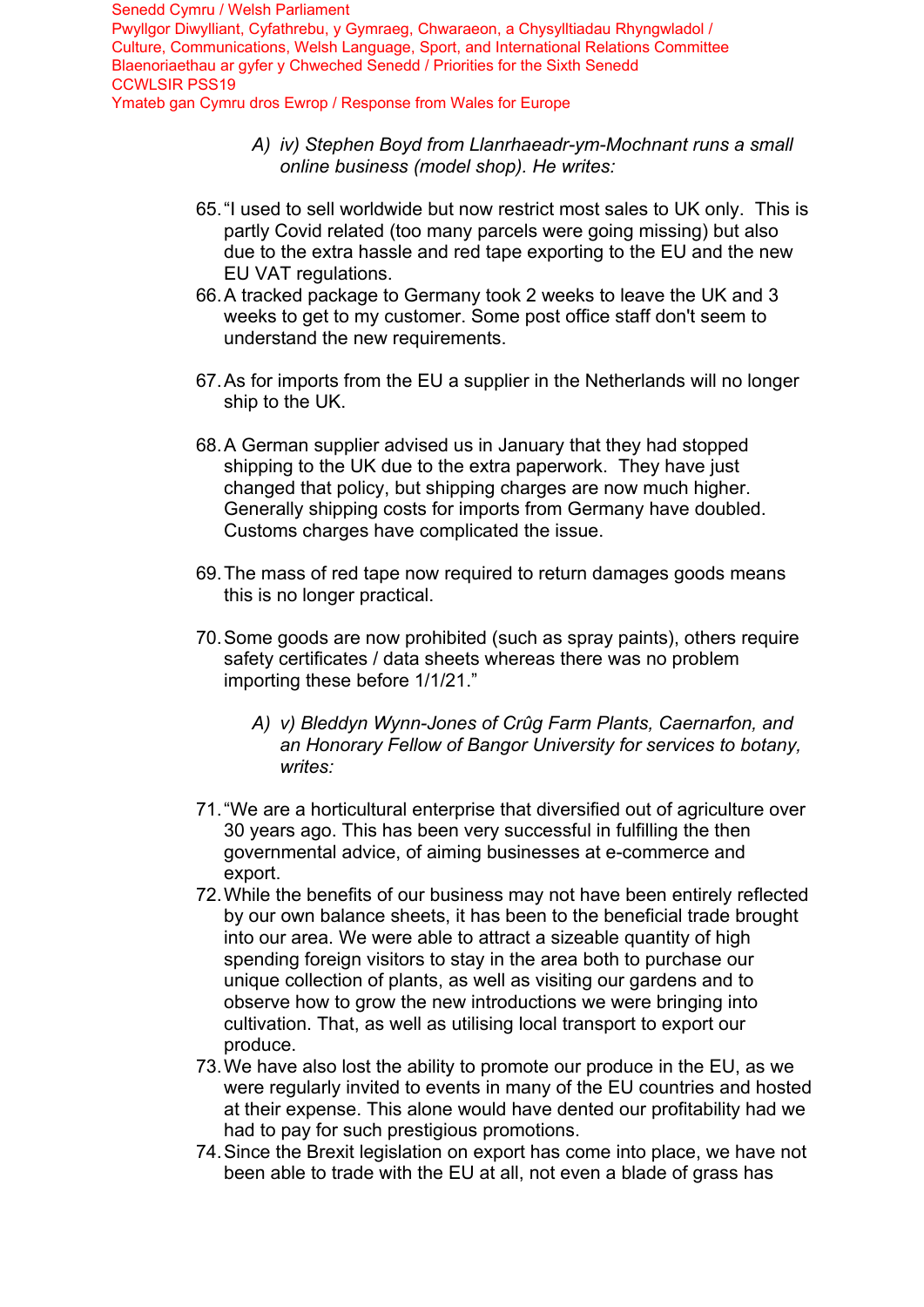#### Senedd Cymru / Welsh Parliament

Pwyllgor Diwylliant, Cyfathrebu, y Gymraeg, Chwaraeon, a Chysylltiadau Rhyngwladol / Culture, Communications, Welsh Language, Sport, and International Relations Committee Blaenoriaethau ar gyfer y Chweched Senedd / Priorities for the Sixth Senedd CCWLSIR PSS19

Ymateb gan Cymru dros Ewrop / Response from Wales for Europe

- been able to be exported. This despite us working closely with the Animal and Plant Health Agency (APHA). No realistic/practical suggestions on how to proceed with exports have been suggested, that do not add 100-200% additional costs to a typical order to the EU.
- 75.As regards to what support we require. We require the British Government to get on and sort out the import/export strategy that is workable between ourselves and the EU, without delay."
- *76.vi) David Lea Wilson, a director of Halen Môn, has written extensively about the problems his company has faced (see 'Five years on - a view from Wales'), and in contributions to the business section of the Daily Post where he is a guest contributor. He writes:*
- 77."There are things happening in North Wales that some ascribe to the Covid effect but actually are linked to Brexit. I have experience of three of our own staff returning to the EU and no one replacing them. I see a shortage of delivery drivers, a summer shortage of staff, and huge challenges exporting to the EU. The impact is yet to be felt to the full by agriculture, which still gets subsidy for a year or two."
- *78.He continues by highlighting the probable lack of availability of certain types of food for consumers:*
- 79.Let's look ahead to Christmas as a celebration, after Covid begins to loosen its grip on parts of the world. The essence of Christmas food is a turkey and 'pigs in blankets'. Don't assume that either will be available at similar prices. I'm told that the pigs in blankets are very labour intensive and are made at this time of year onwards and frozen ready for use. There simply isn't the spare labour in food factories to do that as before. And as for turkeys, there is expected to be a turkey shortage."
- *80.In his column printed in the Daily Post on Thursday 26 August 2021, he draws attention to problems encountered by Dr Zig, a business based in Bangor: This is Paola Dyboski-Bryant 's story. She has confirmed to Wales for Europe that she wishes to contribute to this submission. She has dual British and Italian nationality- which means she can still work in the EU.*
- 81."This month I want to highlight an award-winning business, Dr Zigs, who make giant bubble kits. Paola's story is heart-breaking.
- 82.She is in Paris, and has been for a while, as she tries to set up a business that can service her European customers and maintain jobs in North Wales. She has had to set up an import/ export company in France, get VAT numbers for each country they import into, and now look at assembly of kits elsewhere in Europe not Wales. The paperwork trail to do that is horrendous, let alone the cost and time away from focusing on the business.